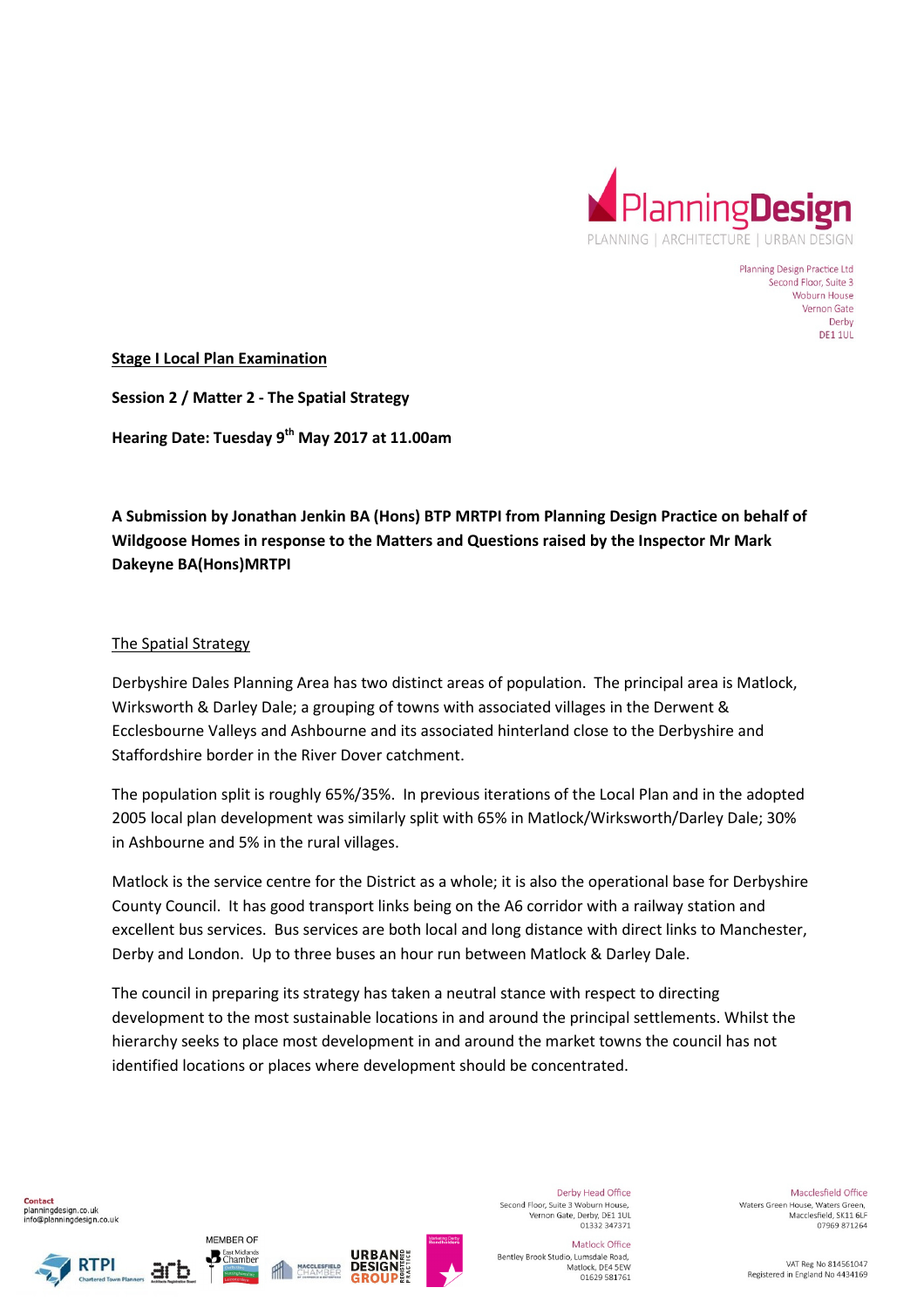There has been no appraisal based upon access to services - public transport, ease of access to schools and health facilities. To do so within the Matlock Sub-area would identify the Darley Dale Corridor - the land between Matlock and Darley Dale (village centre) as the most sustainable location to accommodate development. Matlock is characterised by steep gradients into and out of the Derwent Valley. This makes development to the north and south of the town difficult to accommodate. The corridor has the distinction of being fairly level, with plenty of trees and a suburban character. The corridor has walking and cycling routes and with excellent bus services it is ideal for walking and cycling and reductions in the use of the private car.

The spatial vision does not clearly define a spatial strategy nor does it provide a clear vision of the quality of life that will be delivered through the plan. As such it does not add value to the plan and is superfluous to it.

The Settlement Hierarchy (Policy S3) lead to development being focussed in the larger settlements but it is inadequate because it does not seek to direct development within and around the principal settlements.

## The Position of Settlements in the Hierarchy

The two principal towns are Matlock and Ashbourne, Wirksworth and Darley Dale are smaller (5,000 – 6,000 populations) but all provide good access to services and employment. Wirksworth is more self-contained and includes a secondary school while Darley Dale has better public transport facilities, very good health services and access to a wider range of employment options.

It is reasonable to look at all four settlements as the District's main urban areas and the primary focus for growth and development. There is no purpose in defining Darley Dale separately form the 3 market towns and placing it on a second tier.

 It is the third largest settlement in the District and has a good balance of housing and employment. It has a good range of shops and services and two primary schools. Daley Dale is also a focus for elderly persons housing with several care homes, the minor injuries hospital, the Dementia centre and a Retirement village (St Elphins). The sub-area's main sports centre straddles the boundary between Matlock Town and Darley Dale Parish.

The high quality bus service between Darley Dale and Matlock, the gentle gradients along the A6 corridor and the built up nature of the corridor make it suitable for sustainable housing developments without impacting upon the wider landscape character of the area. Darley Dale has always been part of a greater Matlock sub-area, the aim of greater self-containment is not a realistic or desirable aim given its close proximity to Matlock.

Contact planningdesign.co.uk info@planningdesign.co.uk





MEMBER OF

**B** East Midlands



Derby Head Office Second Floor, Suite 3 Woburn House. Vernon Gate, Derby, DE1 1UL<br>01332 347371

Bentley Brook Studio, Lumsdale Road,

Matlock Office

Matlock, DE4 5EW

01629 581761

Macclesfield Office Waters Green House, Waters Green. Macclesfield, SK11 6LF 07969 871264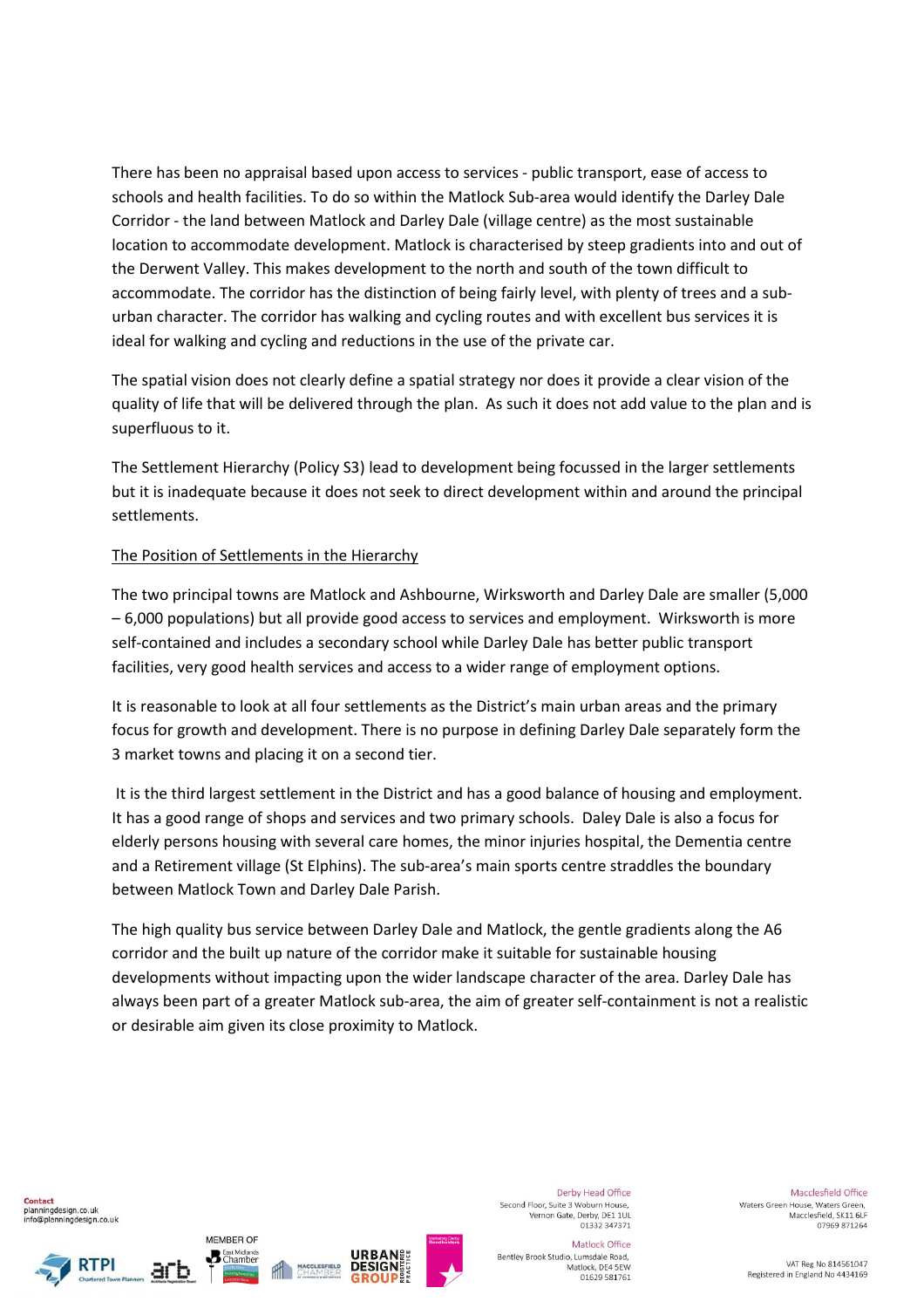## **Revised Settlement Hierarchy:-**

Principal Settlements – First Tier

- **Matlock**
- Darley Dale
- **Wirksworth**
- Ashhourne

Tiers 3, 4 and 5 remain the same but are re-numbered 2, 3 and 4

#### 2. Levels of Growth within the Settlement Hierarchy

Whilst the council has provided a SHLAA to identify potential development land the council has not sought to undertake a capacity study of each principal settlement and has not sought to direct growth to specific locations in and around each settlement. Because some settlements have more developable land than others within a tier setting proportionate levels of growth for each settlement within a particular tier should not be undertaken.

### 3. Settlement Boundaries

The council has always been inconsistent in its application of development boundaries and where it does have boundaries these are very tightly drawn.

This inconsistency is most apparent along the Darley Dale Corridor between Matlock and Darley Dale settlement boundaries where significant levels of housing and other development are left outside any boundary. The amount of development between the two settlements is large and of a size greater than any single settlement outside the principal settlements. Development boundaries should be first redrawn to accommodate the development that exists rather than what the council would like to exist. Currently it means that housing along the A6, Grove Lane, Two Dales, Old Road and Normanhurst Park including proposed site allocations will remain in the open countryside rather than part of any village or town boundary. It means that development in these locations will be subject to countryside policies (Policy S5) which would be clearly inappropriate. Attached maps 001 and 002 illustrate the issue

In its revised form as outlined above it is appropriate to have settlement framework boundaries for the First 3 tiers (first 4 tiers in draft Policy S3) as it gives local communities certainty as to the extent of expected development and what opportunities might be available to homeowners and developers.

Contact planningdesign.co.uk info@planningdesign.co.uk







Derby Head Office Second Floor, Suite 3 Woburn House. Vernon Gate, Derby, DE1 1UL<br>01332 347371

Bentley Brook Studio, Lumsdale Road,

Matlock Office

Matlock, DE4 5EW

01629 581761

Waters Green House, Waters Green. Macclesfield, SK11 6LF

> VAT Reg No 814561047 Registered in England No 4434169

Macclesfield Office

07969 871264